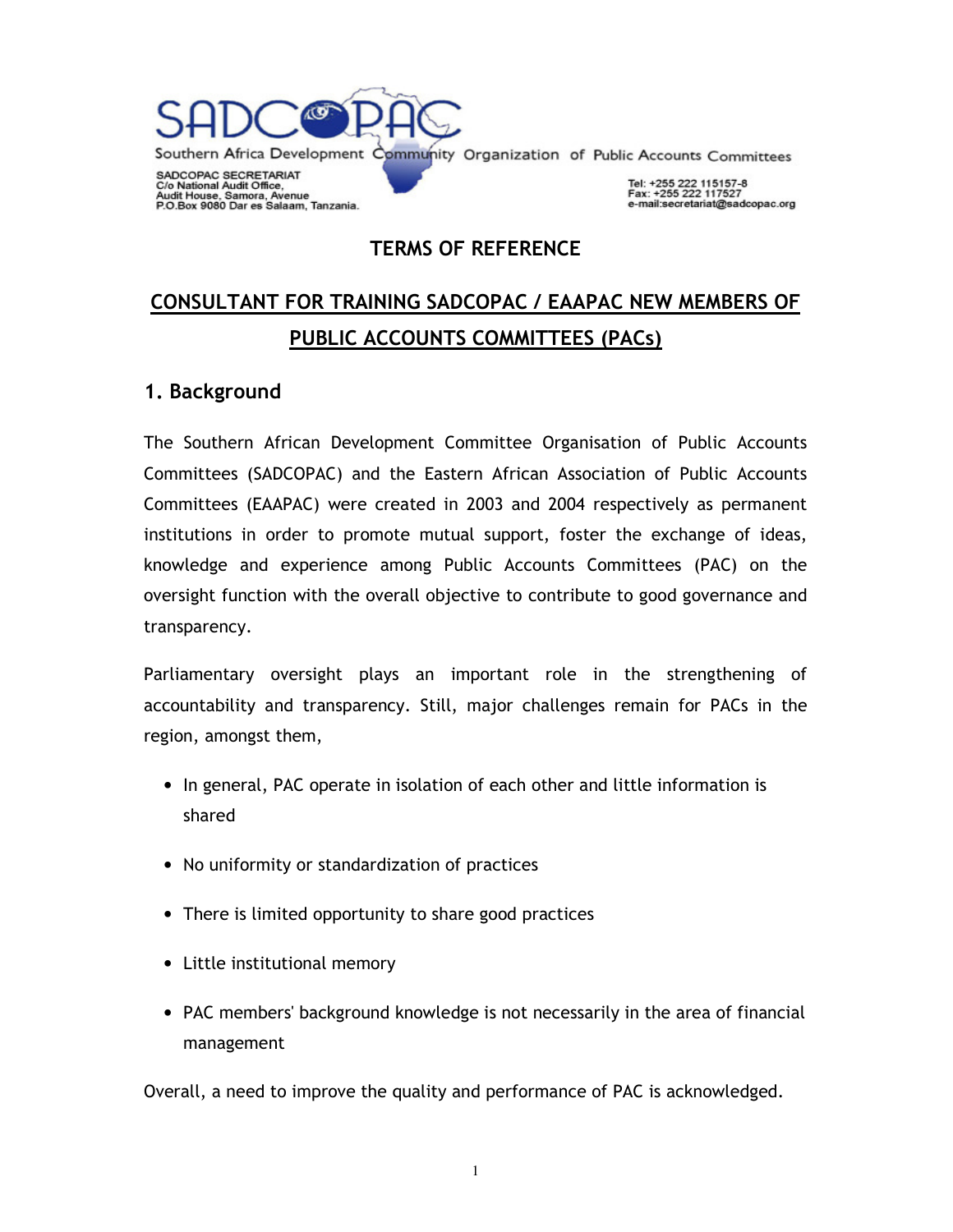# **2. Project purpose and objectives**

The project intends to contribute to good financial governance, accountability and transparency in African countries by strengthening the capacities of Public Accounts Committees and enhance networking amongst them. It therefore intends to support two major regional associations of Public Accounts Committees, SADCOPAC and EAAPAC.

The project aims at enhancing exchange of experience and peer learning among members of PAC and their staff. It thus intends to contribute to the effectiveness of PAC's overall work including its relation with the Auditor General's office (AGO).

The objectives of the project are aligned with the strategic objectives of both organisations as laid out in their respective strategic documents. Their objectives relate, among others to:

- i) Improvement of individual capacity of PAC members
- ii) Sharing of good practices and innovation, harmonization and standardization where appropriate
- iii) Conduct research on new good practices
- iv) Work closely with Auditor General
- v) Strategic planning and creating monitoring and evaluation arrangements

The specific objectives of the projects are:

i) EAAPAC and SADCOPAC networks share information and produce quality learning resources for themselves as well as amongst each other.

ii) EAAPAC and SADCOPAC members (PAC and staff) learn from each other and Supreme Audit Institutions (SAIs) staff and transfer and apply their learning in the interest of their countries.

#### **3. Purpose of the assignment and scope of work**

SADCOPAC and EAAPAC in collaboration with WBI are expecting to conduct training for SADCOPAC/EAAPAC new members of Public Accounts Committees (PACs) in **December, 2014** to be held in Johannesburg, South Africa.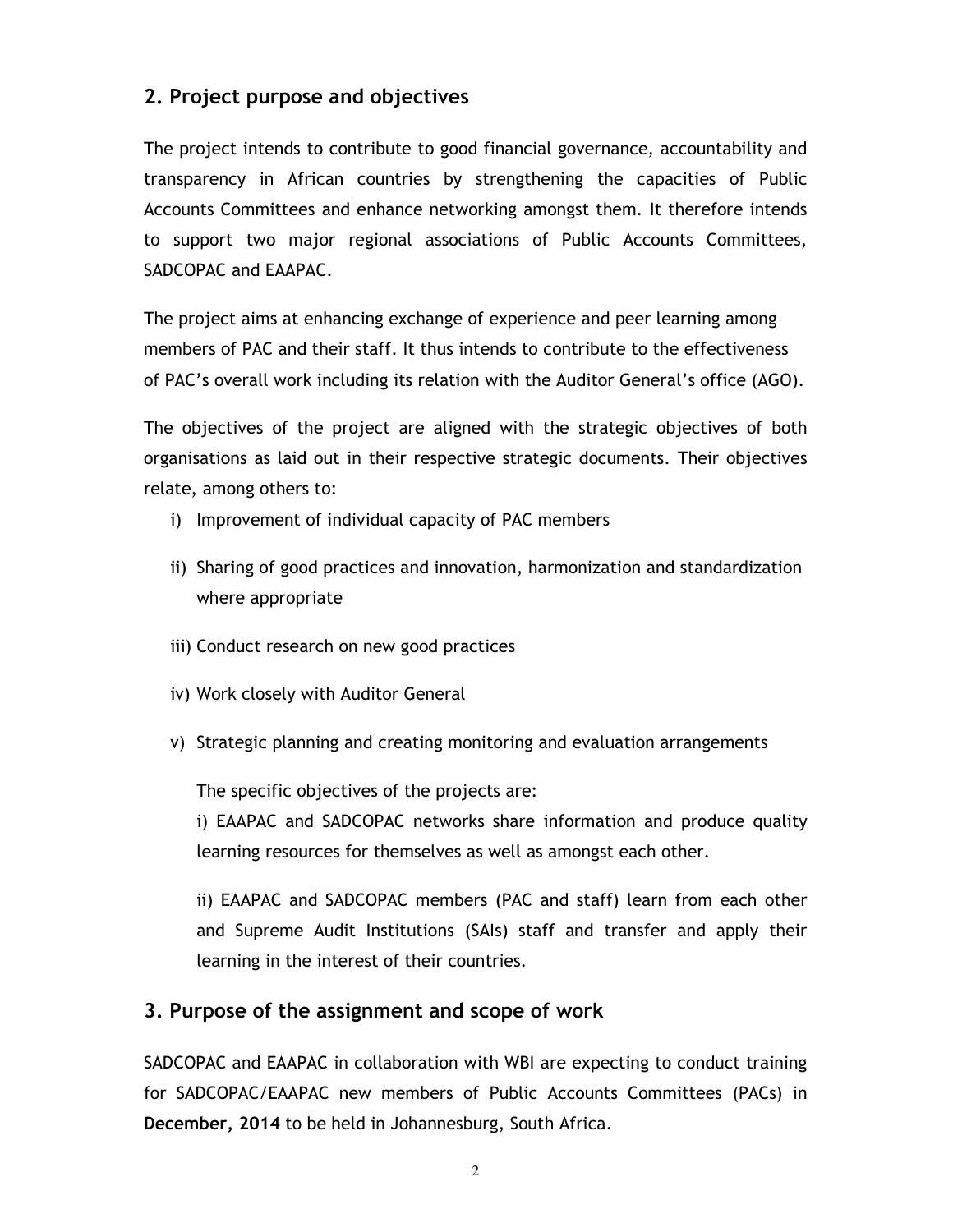The training will involve participants from new PAC members and their support staff from **Rwanda, South Sudan, Swaziland, and Zimbabwe**.

#### **Consultant's tasks are:**

- To produce presentations covering the below training topics.
- To produce the training manual covering the below training topics.
- Design training methodologies that will maximize learning and exchange of experiences.
- Facilitate training using uploaded materials by members on the wiki website at the previous members community of practice workshops and training. More information about previous events are available on: http://sadcopac.publicaccountscommittees.wikispaces.net/
- The consultant will work with the SADCOPAC Secretariat to ensure all preparatory materials and training proceedings/ discussions are captured on the SADCOPAC wiki website (http://sadcopac.publicaccountscommittees.wikispaces.net/
- The training will covers the following topics:
	- Effectiveness of PAC attributes of an effective PAC, effective management of PAC meetings, role of the Chairperson, role of members, role of support staff, preparation of PAC reports, drafting of PAC recommendations, follow up mechanism for PAC recommendations, enhancing links with citizens and how PAC can evaluate its performance.
	- Best Practices on Finance and Procurement Acts and Regulations in SADC
	- Procurement audit (understanding procurement audit report)
	- Public Finance Management: An overview of PFM and Case clinics on PEFA and other methodologies for PFM systems assessment

The training language will be English.

#### **4. Qualification of the consultant**

The following skills and knowledge are necessary to carry out the consultancy: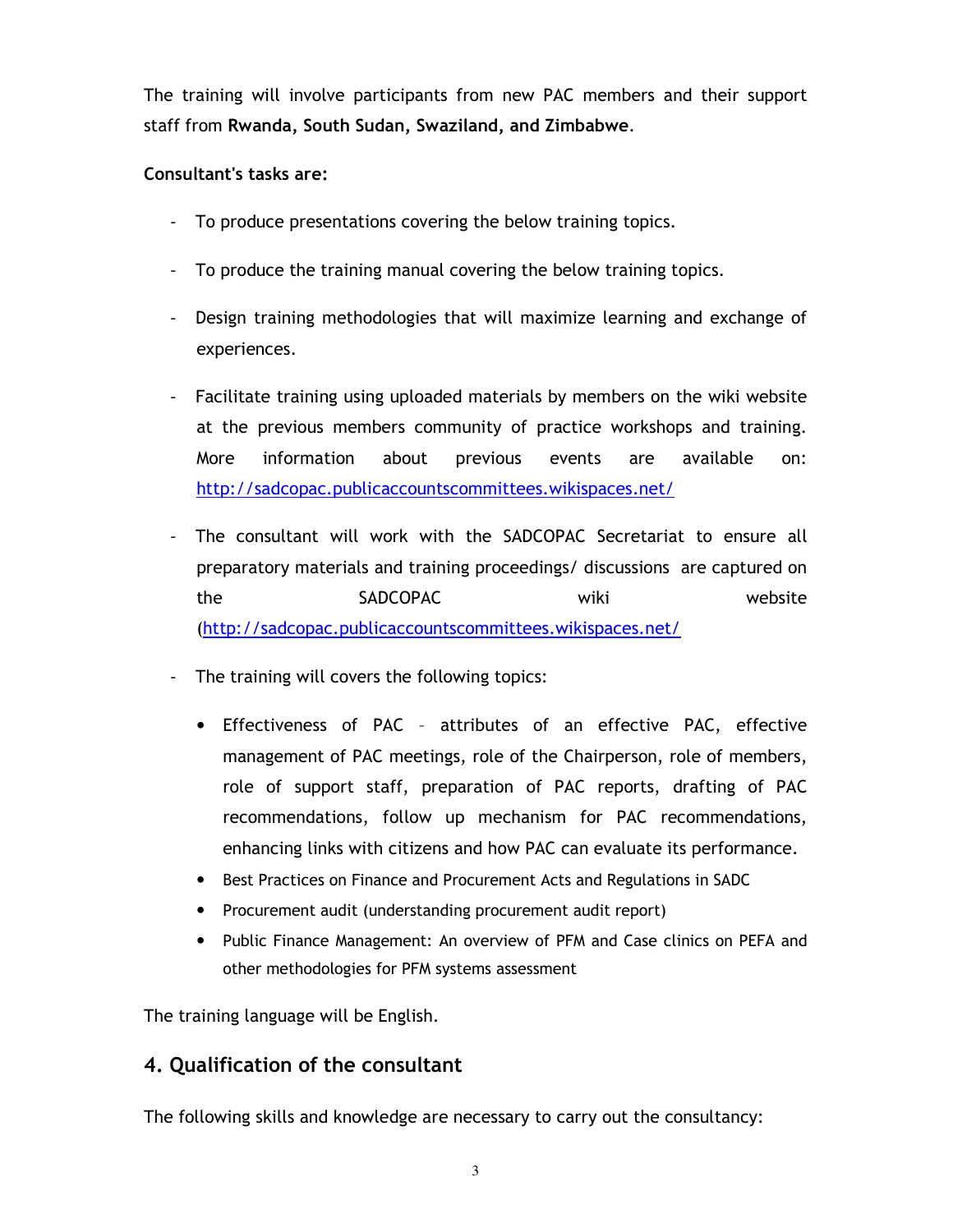- $\circ$  Appropriate university academic qualification in public sector administration or equivalent;
- $\circ$  Minimum of 3 years experience of working in public sector financial management and auditing, or/and parliamentary public accounts committee
- o Proven experience as trainer and facilitator of the trainings
- o Fluent in English language
- o Experience in producing International training reports.
- $\circ$  Be a candidate from one of the countries of Southern and Eastern Africa

## **5. Output/ Deliverables:**

- *Training manual for participants 1 master copy* (before the training)
- *Training presentation slides* (before the training)
- *Training program* (before the training)
- *Knowledge management / report: Uploading all preparatory materials and training content/ discussions on the SADCOPAC wiki website* **( before and during the training )**

All outputs/deliverables should be communicated and submitted to the SADCOPAC Secretariat in-person.

## **5. Copyright**

All rights of copyright concerniing the material produced by consultant will remain the property of SADCOPAC, be public domain, and can be used by any organisation with appropriate attribution to SADCOPAC.

## **6. Time frame**

The consultant will work from **December 1-2, 2014** *(Arrival of consultant in South Africa is expected on November 30, 2014 and departure on December 3, 2014).* On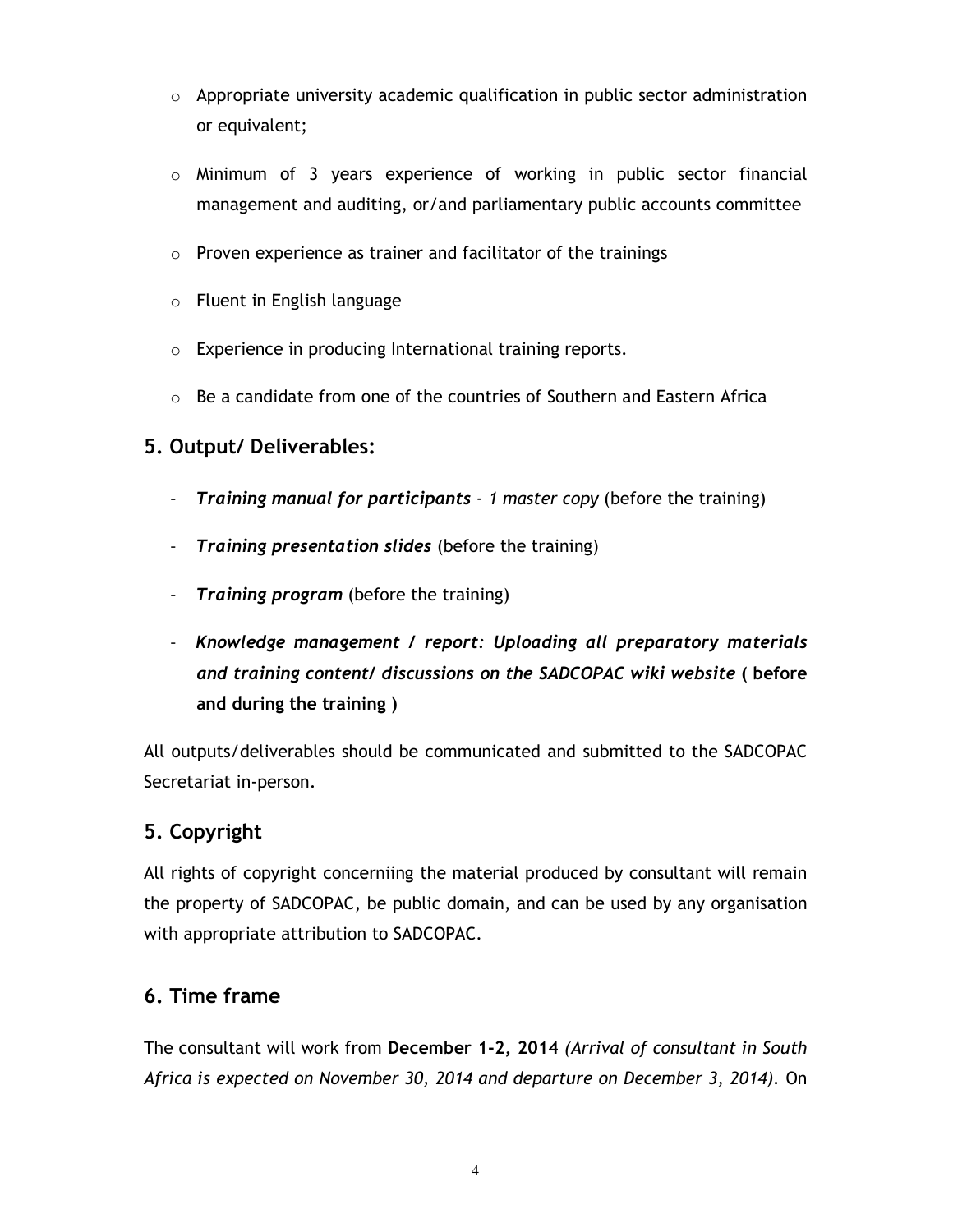November 30, 2014 in the evening, the consultant will meet with SADCOPAC Secretariat to finalize program issues, at the training venue.

#### **7. Supervisory arrangements**

The consultant shall directly work with the SADCOPAC Secretariat and development partners, who will collaborate with the consultant in obtaining all the required documents and materials, as well as in communication with the main beneficiaries of the assignment. The consultant will be supervised by SADCOPAC Secretariat and report regularly to SADCOPAC and EAAPAC Office Bearers through respective Secretariat. The consultant is ultimately accountable to the SADCOPAC.

# **8. Pricing**

The fee will be transferred by SADCOPAC/EAAPAC IDF Grant on instalment basis as will be indicated in the contract. Fees quoted should inclusive of travelling, accommodation, stationery etc.

# **9. Scope of the offer**

9.1 Submit the fee and technical proposals

9.2 The breakdown costs to be incurred

9.3 Provide profile / CV with references in relation to the personnel envisaged to render the service

9.4 Short concept note regarding the assignment (2-3 pages)

## **10. Other agreements**

SADCOPAC/EAAPAC may terminate the Agreement with immediate effect if the services or parts thereof cannot be rendered for reasons not within the responsibility of SADCOPAC/EAAPAC. The same shall apply if major elements of the services cannot be rendered for reasons for which the Contractor is responsible. In the event of termination, only the services rendered to date by the Contractor shall be remunerated. SADCOPAC/EAAPAC shall not assume liability for risks emerging directly or indirectly from implementing the commission.

## **11. Contacts:**

**SADCOPAC Secretariat,**